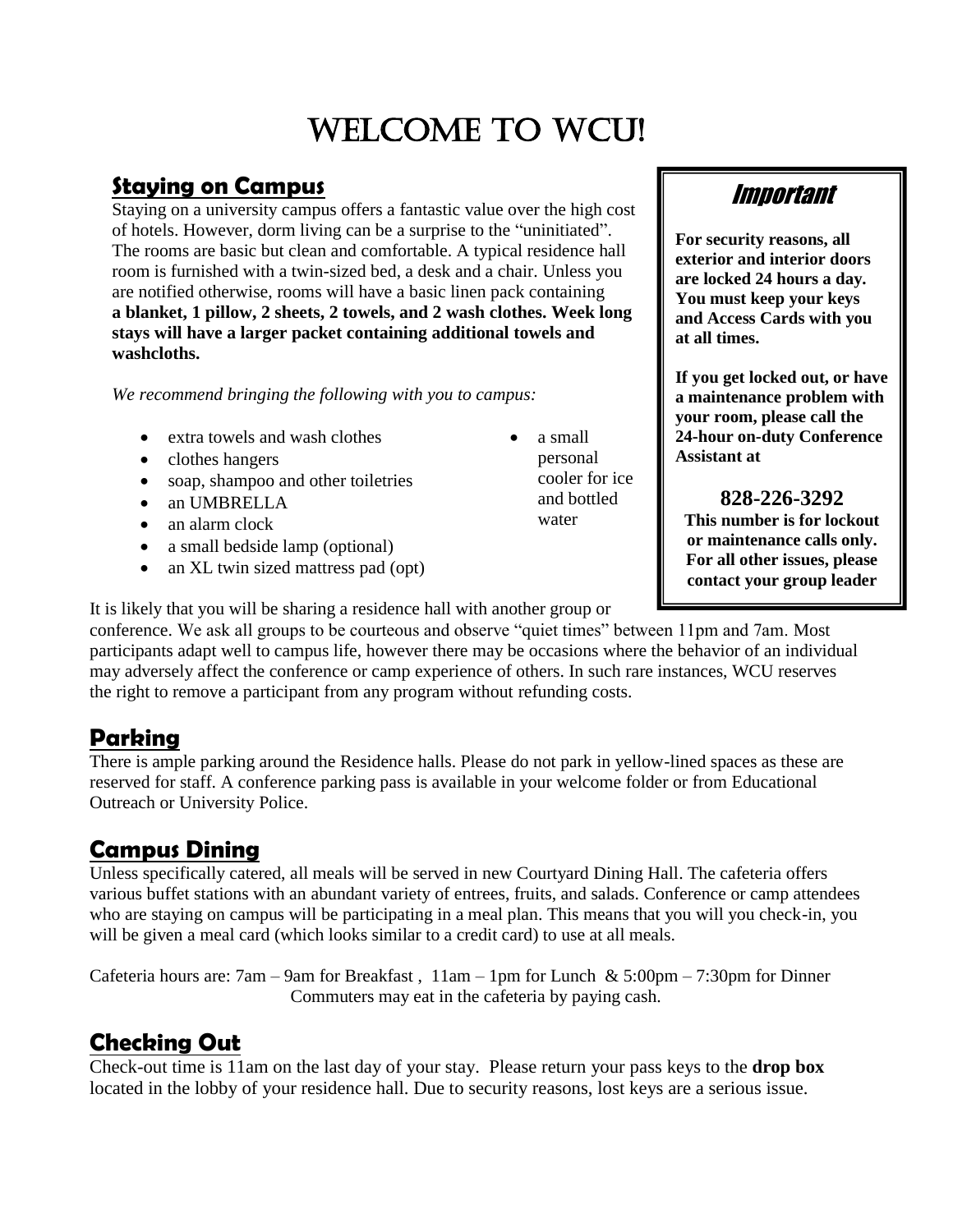Attendees who are issued Access cards and room keys will be charge \$25 per lost key and \$15 per lost card if the keys are not returned within 24 hours of check-out.

Meal cards should be left at the cashiers counter in the cafeteria after your last meal. (you can also return your meal card in the key drop box). Unless special arrangements are made, Anyone occupying a room after 11am will be charged an additional night's stay.

#### **Staying in Touch**

Rooms are not typically equipped with telephones. However, you are welcome to bring a phone with you and plug it in. Local calls are free, but dialing long distance calls require a calling card or credit card. If your family or friends need to reach you in an emergency, please try the following numbers. Please use these numbers for emergencies only.

Educational Outreach 828-227-7397 (M-F, 8am-5pm EST) University Switchboard 828-227-7211 (24 hours)

Mail is discouraged for short stays, but if you are here for a longer conference or camp, you are welcome to receive mail at the following address:

Your Name Name of Conference or Camp WCU Educational Outreach 69 E. University Way Cullowhee, NC 28723

# HOT TIP

**INTERNET ACCESS** All rooms are equipped with free high speed internet connections.

For wireless access, connect to WCU GUEST network

username: **conted** password: **conted16**

Public computers are available at the library or inside the University **Center** 

#### **Infirmary and Medical Services**

Conference participants may use the infirmary on campus for medical emergencies only. Before a person may be treated at the Infirmary, a medical history is required. Name of insurance provider and policy number is also required. **Youth under the age of 18 must have a signed** *Program Participation Agreement* and must be accompanied by an adult counselor when using the Infirmary.

Harris Regional Hospital Emergency Room and Urgent Care Center located on Hospital Road in Sylva, will treat traumatic injuries and injuries at the intermediate level. The telephone number for the Treatment Center is 828-586-7111. It is best to call first and describe the medical situation before going there. Also, they will not treat a child under the age of 18 without a statement of parental permission, the parents' insurance information, and a written statement from the parents guaranteeing payment if the claim is denied by the insurance company.

#### **Campus Rules & Regulations**

Alcohol (beer & wine only) may be possessed and consumed only by those at least 21 years old and **only within an individual's private residence hall room.** Public display and consumption of alcohol is prohibited by university regulations. This includes residence hall lobbies, balconies and verandas. Kegs and party balls are not allowed. Possession of illegal drugs will result in immediate dismissal and will be reported to University Police.

Summer program participants are only allowed in the halls where they are assigned. Other residence halls are off limits. If you are bothered by uninvited guests, please contact the conference staff or University Police.

For the consideration of all our conference programs, it is important that noise is not excessive. It is particularly important that noise is contained within your group's location from 11 p.m. until 7 a.m. each day. Yelling out of